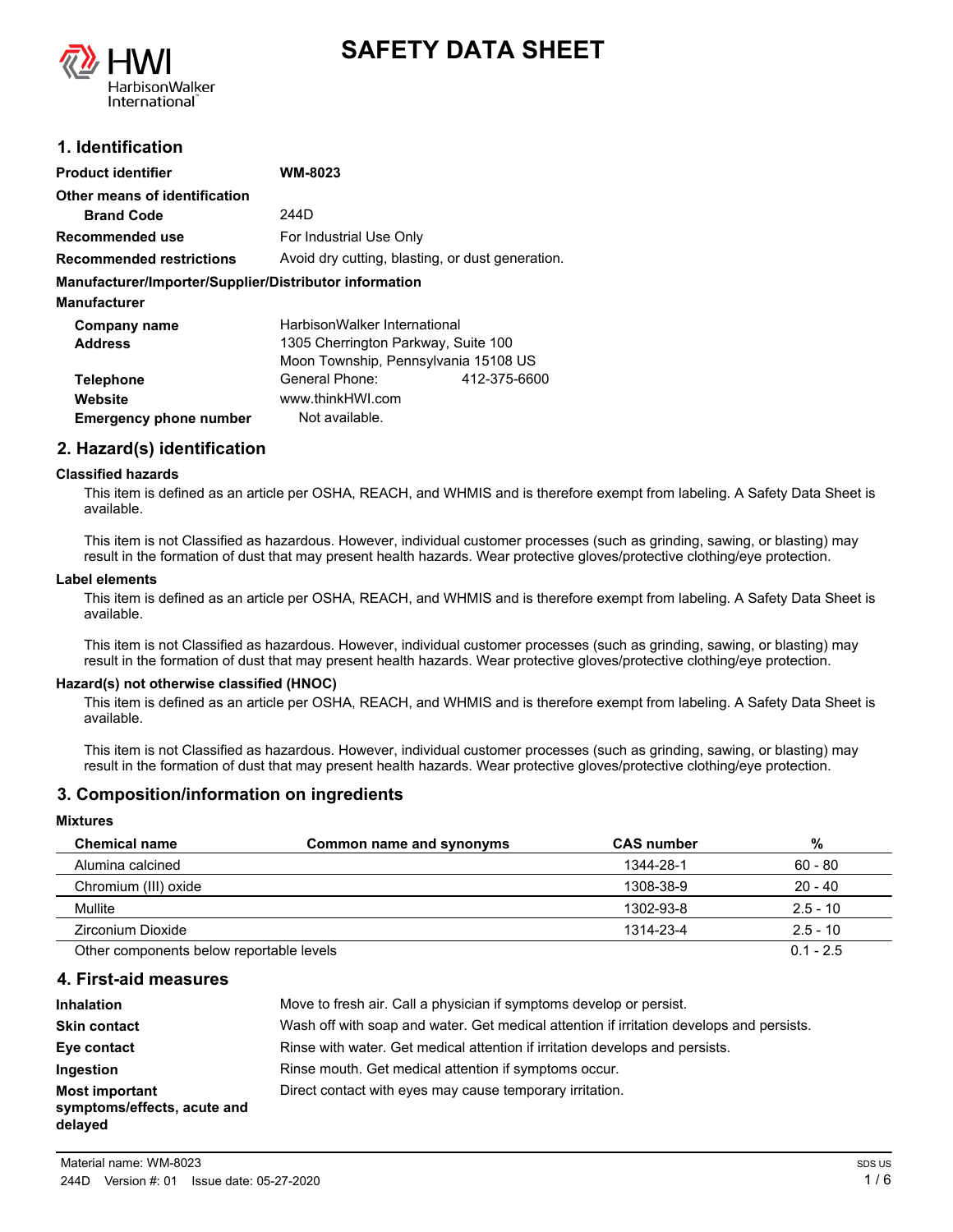## **5. Fire-fighting measures**

| Suitable extinguishing media                                     | Use fire-extinguishing media appropriate for surrounding materials. |
|------------------------------------------------------------------|---------------------------------------------------------------------|
| Unsuitable extinguishing<br>media                                | Not available.                                                      |
| Specific hazards arising from<br>the chemical                    | Not applicable.                                                     |
| Special protective equipment<br>and precautions for firefighters | Not available.                                                      |

## **6. Accidental release measures**

| <b>Personal precautions,</b><br>protective equipment and<br>emergency procedures | Keep unnecessary personnel away. For personal protection, see section 8 of the SDS.                                                                      |
|----------------------------------------------------------------------------------|----------------------------------------------------------------------------------------------------------------------------------------------------------|
| <b>Methods and materials for</b><br>containment and cleaning up                  | Stop the flow of material, if this is without risk. Following product recovery, flush area with water.<br>For waste disposal, see section 13 of the SDS. |
| <b>Environmental precautions</b>                                                 | Avoid discharge into drains, water courses or onto the ground.                                                                                           |
| 7. Handling and storage                                                          |                                                                                                                                                          |
| <b>Precautions for safe handling</b>                                             | Avoid prolonged exposure. Observe good industrial hygiene practices.                                                                                     |
|                                                                                  |                                                                                                                                                          |

**including any incompatibilities**

**Conditions for safe storage,** Store away from incompatible materials (see Section 10 of the SDS).

## **8. Exposure controls/personal protection**

#### **Occupational exposure limits**

The following constituents are the only constituents of the product which have a PEL, TLV or other recommended exposure limit. At this time, the other constituents have no known exposure limits.

#### **US. OSHA Table Z-1 Limits for Air Contaminants (29 CFR 1910.1000)**

| <b>Components</b>                           | <b>Type</b> | <b>Value</b>      | <b>Form</b>          |
|---------------------------------------------|-------------|-------------------|----------------------|
| Alumina calcined (CAS<br>$1344 - 28 - 1$    | PEL         | $5 \text{ mg/m}$  | Respirable fraction. |
|                                             |             | $15 \text{ mg/m}$ | Total dust.          |
| Chromium (III) oxide (CAS<br>1308-38-9)     | PEL         | $0.5$ mg/m $3$    |                      |
| Zirconium Dioxide (CAS<br>$1314 - 23 - 4$ ) | PEL         | $5 \text{ mg/m}$  |                      |
| US. OSHA Table Z-3 (29 CFR 1910.1000)       |             |                   |                      |
| <b>Components</b>                           | <b>Type</b> | Value             | Form                 |
| Alumina calcined (CAS<br>$1344 - 28 - 1$    | <b>TWA</b>  | $5$ mg/m $3$      | Respirable fraction. |
|                                             |             | 15 mg/m3          | Total dust.          |
|                                             |             | 50 mppcf          | Total dust.          |
|                                             |             | 15 mppcf          | Respirable fraction. |
| <b>US. ACGIH Threshold Limit Values</b>     |             |                   |                      |
| <b>Components</b>                           | <b>Type</b> | <b>Value</b>      | Form                 |
| Alumina calcined (CAS<br>$1344 - 28 - 1$    | <b>TWA</b>  | 1 $mg/m3$         | Respirable fraction. |
| Chromium (III) oxide (CAS<br>1308-38-9)     | <b>TWA</b>  | $0.003$ mg/m $3$  | Inhalable fraction.  |
| Mullite (CAS 1302-93-8)                     | <b>TWA</b>  | 1 $mg/m3$         | Respirable fraction. |
| Zirconium Dioxide (CAS<br>$1314 - 23 - 4$ ) | <b>STEL</b> | 10 mg/m3          |                      |
|                                             | <b>TWA</b>  | $5 \text{ mg/m}$  |                      |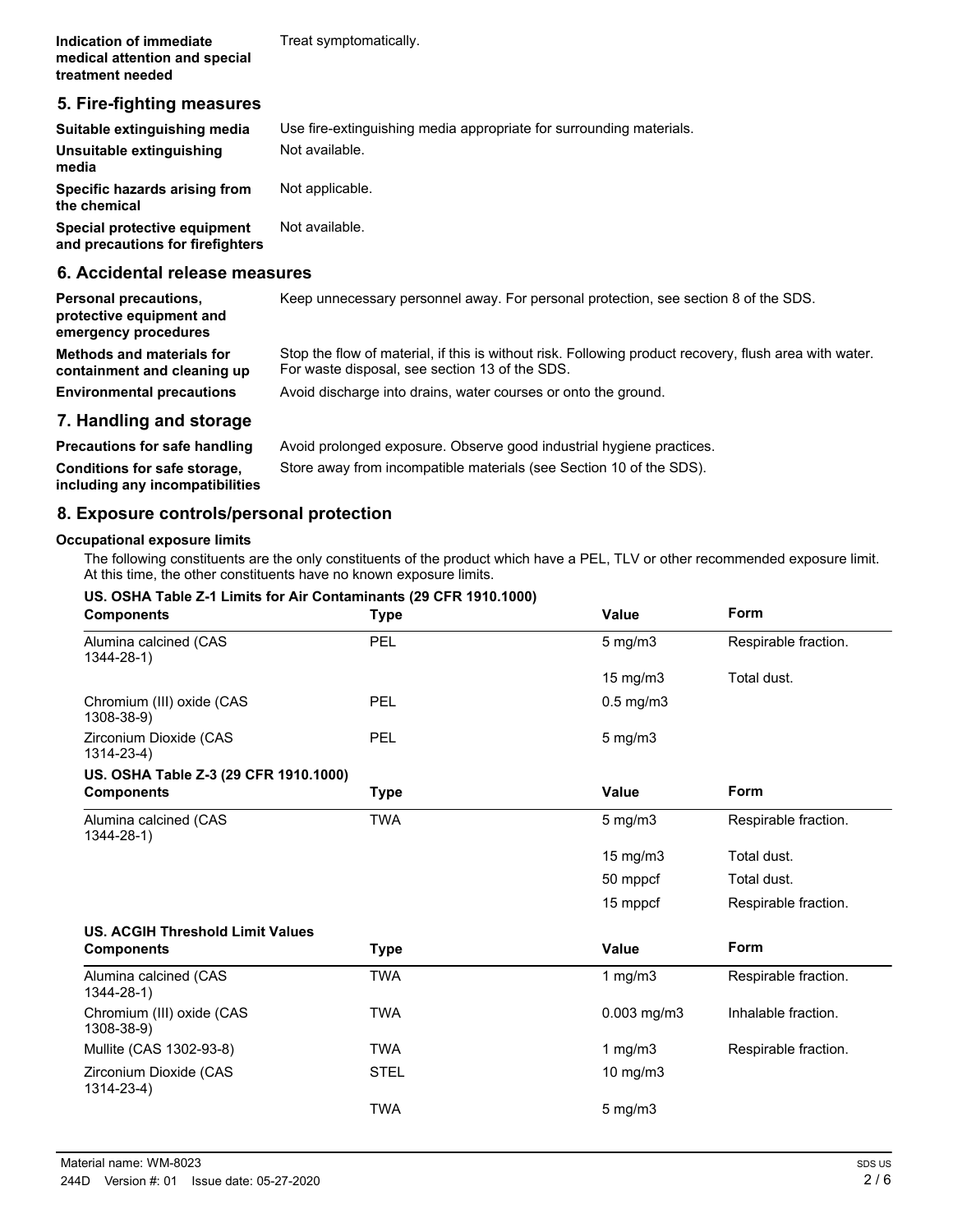# **US. NIOSH: Pocket Guide to Chemical Hazards**

| <b>Components</b>                         | <b>Type</b>                                                                                                                                                                                                                                                                                                                                                                                                                                                                                                                                                                                                     | <b>Value</b>                                                                               |  |
|-------------------------------------------|-----------------------------------------------------------------------------------------------------------------------------------------------------------------------------------------------------------------------------------------------------------------------------------------------------------------------------------------------------------------------------------------------------------------------------------------------------------------------------------------------------------------------------------------------------------------------------------------------------------------|--------------------------------------------------------------------------------------------|--|
| Chromium (III) oxide (CAS<br>1308-38-9)   | <b>TWA</b>                                                                                                                                                                                                                                                                                                                                                                                                                                                                                                                                                                                                      | $0.5$ mg/m $3$                                                                             |  |
| Zirconium Dioxide (CAS<br>$1314 - 23 - 4$ | <b>STEL</b>                                                                                                                                                                                                                                                                                                                                                                                                                                                                                                                                                                                                     | 10 mg/m3                                                                                   |  |
|                                           | <b>TWA</b>                                                                                                                                                                                                                                                                                                                                                                                                                                                                                                                                                                                                      | $5$ mg/m $3$                                                                               |  |
| <b>Biological limit values</b>            |                                                                                                                                                                                                                                                                                                                                                                                                                                                                                                                                                                                                                 | No biological exposure limits noted for the ingredient(s).                                 |  |
| <b>Exposure guidelines</b>                | Zirconium silicates (zircon sands) contain trace amounts (106-120 pCi/g) of naturally occurring<br>radioactive uranium and thorium. Overexposure by inhalation to respirable dust containing<br>uranium and thorium may cause lung cancer. Eye contact with the dust may cause eye irritation.<br>Measurements made by Dupont during the use of a similar mineral sand indicated the observance<br>of the 5 mg/m3 OSHA PEL for respirable dust and/or the PEL for quartz ensures the user is below<br>the exposure limits established for uranium and thorium. No LD50 or LC50 can be found for zircon<br>sand. |                                                                                            |  |
| Appropriate engineering<br>controls       | Good general ventilation (typically 10 air changes per hour) should be used. Ventilation rates<br>should be matched to conditions. If applicable, use process enclosures, local exhaust ventilation,<br>or other engineering controls to maintain airborne levels below recommended exposure limits. If<br>exposure limits have not been established, maintain airborne levels to an acceptable level.                                                                                                                                                                                                          |                                                                                            |  |
|                                           | Individual protection measures, such as personal protective equipment                                                                                                                                                                                                                                                                                                                                                                                                                                                                                                                                           |                                                                                            |  |
| <b>Eye/face protection</b>                | Wear safety glasses with side shields (or goggles).                                                                                                                                                                                                                                                                                                                                                                                                                                                                                                                                                             |                                                                                            |  |
| <b>Skin protection</b>                    |                                                                                                                                                                                                                                                                                                                                                                                                                                                                                                                                                                                                                 |                                                                                            |  |
| <b>Hand protection</b>                    | Wear appropriate chemical resistant gloves.                                                                                                                                                                                                                                                                                                                                                                                                                                                                                                                                                                     |                                                                                            |  |
| <b>Other</b>                              | Wear appropriate chemical resistant clothing.                                                                                                                                                                                                                                                                                                                                                                                                                                                                                                                                                                   |                                                                                            |  |
| <b>Respiratory protection</b>             | exceeding the exposure limits.                                                                                                                                                                                                                                                                                                                                                                                                                                                                                                                                                                                  | Use a NIOSH/MSHA approved respirator if there is a risk of exposure to dust/fume at levels |  |
| <b>Thermal hazards</b>                    | Wear appropriate thermal protective clothing, when necessary.                                                                                                                                                                                                                                                                                                                                                                                                                                                                                                                                                   |                                                                                            |  |
|                                           |                                                                                                                                                                                                                                                                                                                                                                                                                                                                                                                                                                                                                 |                                                                                            |  |

**General hygiene considerations**

Always observe good personal hygiene measures, such as washing after handling the material and before eating, drinking, and/or smoking. Routinely wash work clothing and protective equipment to remove contaminants.

## **9. Physical and chemical properties**

| Solid.                                       |
|----------------------------------------------|
| Brick or Cast Shape Solid.                   |
| Not available.                               |
| Not available.                               |
| Not available.                               |
| Not available.                               |
| Not available.                               |
| Not available.                               |
| Not available.                               |
| Not available.                               |
| Not available.                               |
| Upper/lower flammability or explosive limits |
| Not available.                               |
| Not available.                               |
| Not available.                               |
|                                              |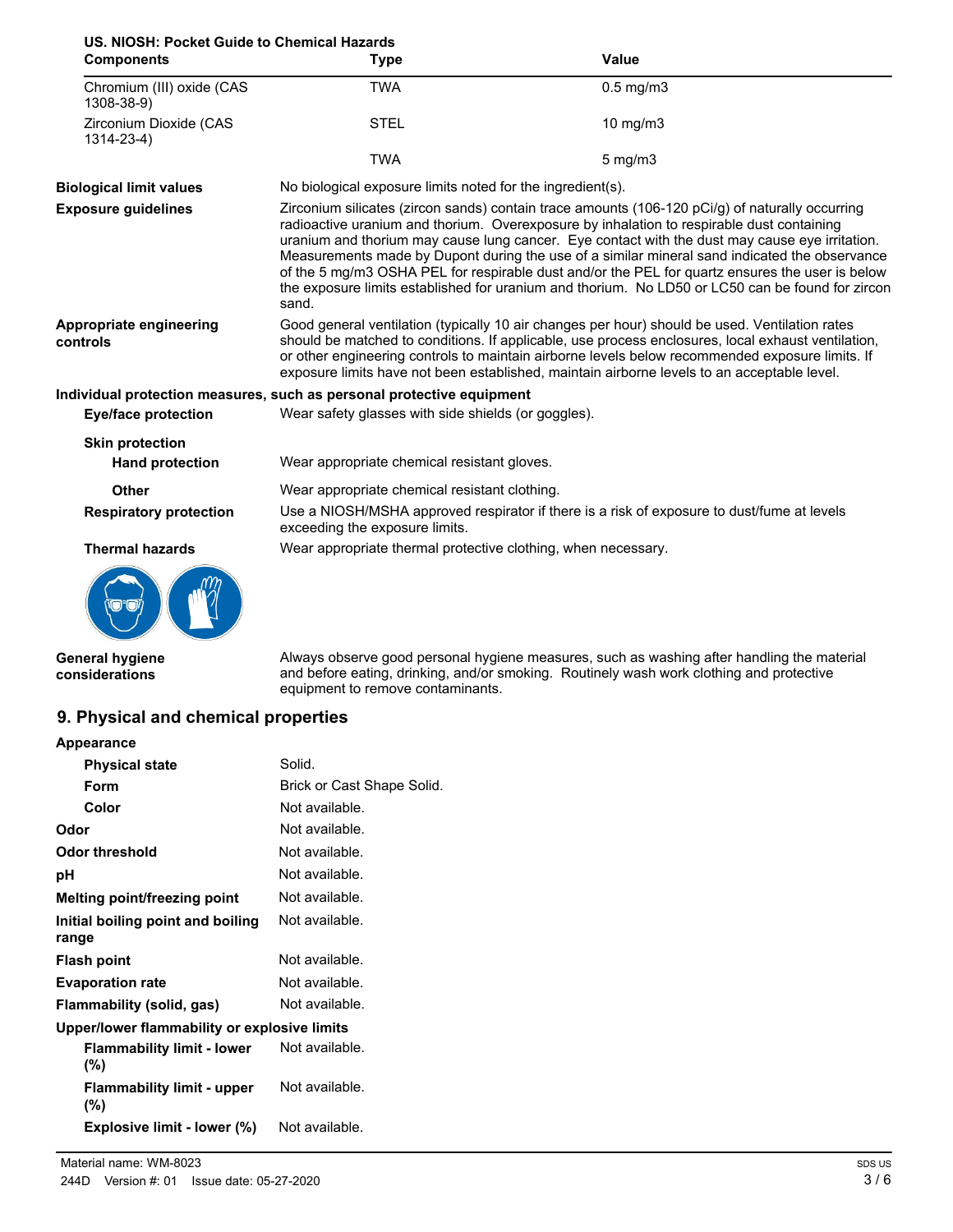| Explosive limit - upper (%)                                                        | Not available.                                                                                                                                                                      |
|------------------------------------------------------------------------------------|-------------------------------------------------------------------------------------------------------------------------------------------------------------------------------------|
| Vapor pressure                                                                     | Not available.                                                                                                                                                                      |
| <b>Vapor density</b>                                                               | Not available.                                                                                                                                                                      |
| <b>Relative density</b>                                                            | Not available.                                                                                                                                                                      |
| Solubility(ies)                                                                    |                                                                                                                                                                                     |
| Solubility (water)                                                                 | Not available.                                                                                                                                                                      |
| <b>Partition coefficient</b><br>(n-octanol/water)                                  | Not available.                                                                                                                                                                      |
| <b>Auto-ignition temperature</b>                                                   | Not available.                                                                                                                                                                      |
| <b>Decomposition temperature</b>                                                   | Not available.                                                                                                                                                                      |
| Viscosity                                                                          | Not available.                                                                                                                                                                      |
| <b>Other information</b>                                                           |                                                                                                                                                                                     |
| <b>Explosive properties</b>                                                        | Not explosive.                                                                                                                                                                      |
| <b>Oxidizing properties</b>                                                        | Not oxidizing.                                                                                                                                                                      |
| 10. Stability and reactivity                                                       |                                                                                                                                                                                     |
| <b>Reactivity</b>                                                                  | The product is stable and non-reactive under normal conditions of use, storage and transport.                                                                                       |
| <b>Chemical stability</b>                                                          | Material is stable under normal conditions.                                                                                                                                         |
| <b>Possibility of hazardous</b><br>reactions                                       | Hazardous polymerization does not occur.                                                                                                                                            |
| <b>Conditions to avoid</b>                                                         | Contact with incompatible materials.                                                                                                                                                |
| Incompatible materials                                                             | Strong oxidizing agents.<br>Incompatibility is based strictly upon potential theoretical reactions between chemicals and may<br>not be specific to industrial application exposure. |
| <b>Hazardous decomposition</b><br>products                                         | No hazardous decomposition products are known.                                                                                                                                      |
| 11. Toxicological information                                                      |                                                                                                                                                                                     |
| Information on likely routes of exposure                                           |                                                                                                                                                                                     |
| <b>Inhalation</b>                                                                  | Prolonged inhalation may be harmful.                                                                                                                                                |
| <b>Skin contact</b>                                                                | No adverse effects due to skin contact are expected.                                                                                                                                |
| Eye contact                                                                        | Direct contact with eyes may cause temporary irritation.                                                                                                                            |
| Ingestion                                                                          | Expected to be a low ingestion hazard.                                                                                                                                              |
| Symptoms related to the<br>physical, chemical and<br>toxicological characteristics | Direct contact with eyes may cause temporary irritation.                                                                                                                            |
| Information on toxicological effects                                               |                                                                                                                                                                                     |
| <b>Acute toxicity</b>                                                              | Not known.                                                                                                                                                                          |
| <b>Skin corrosion/irritation</b>                                                   | Prolonged skin contact may cause temporary irritation.                                                                                                                              |

| <b>UNIII CUITUSIUIIIIIIIIIIIIUI</b> I | Tholonged Sixin contact may cause temporary imitation.   |
|---------------------------------------|----------------------------------------------------------|
| Serious eye damage/eye                | Direct contact with eyes may cause temporary irritation. |
| irritation                            |                                                          |

## **Respiratory or skin sensitization**

| <b>Respiratory sensitization</b> | Not a respiratory sensitizer.                                                                                       |
|----------------------------------|---------------------------------------------------------------------------------------------------------------------|
| <b>Skin sensitization</b>        | This product is not expected to cause skin sensitization.                                                           |
| Germ cell mutagenicity           | No data available to indicate product or any components present at greater than 0.1% are<br>mutagenic or genotoxic. |
| Carcinogenicity                  | Not classifiable as to carcinogenicity to humans.                                                                   |

# **IARC Monographs. Overall Evaluation of Carcinogenicity**

Chromium (III) oxide (CAS 1308-38-9) 3 Not classifiable as to carcinogenicity to humans.

- **OSHA Specifically Regulated Substances (29 CFR 1910.1001-1052)**
	- Not regulated.

## **US. National Toxicology Program (NTP) Report on Carcinogens**

Not listed.

**Reproductive toxicity** This product is not expected to cause reproductive or developmental effects.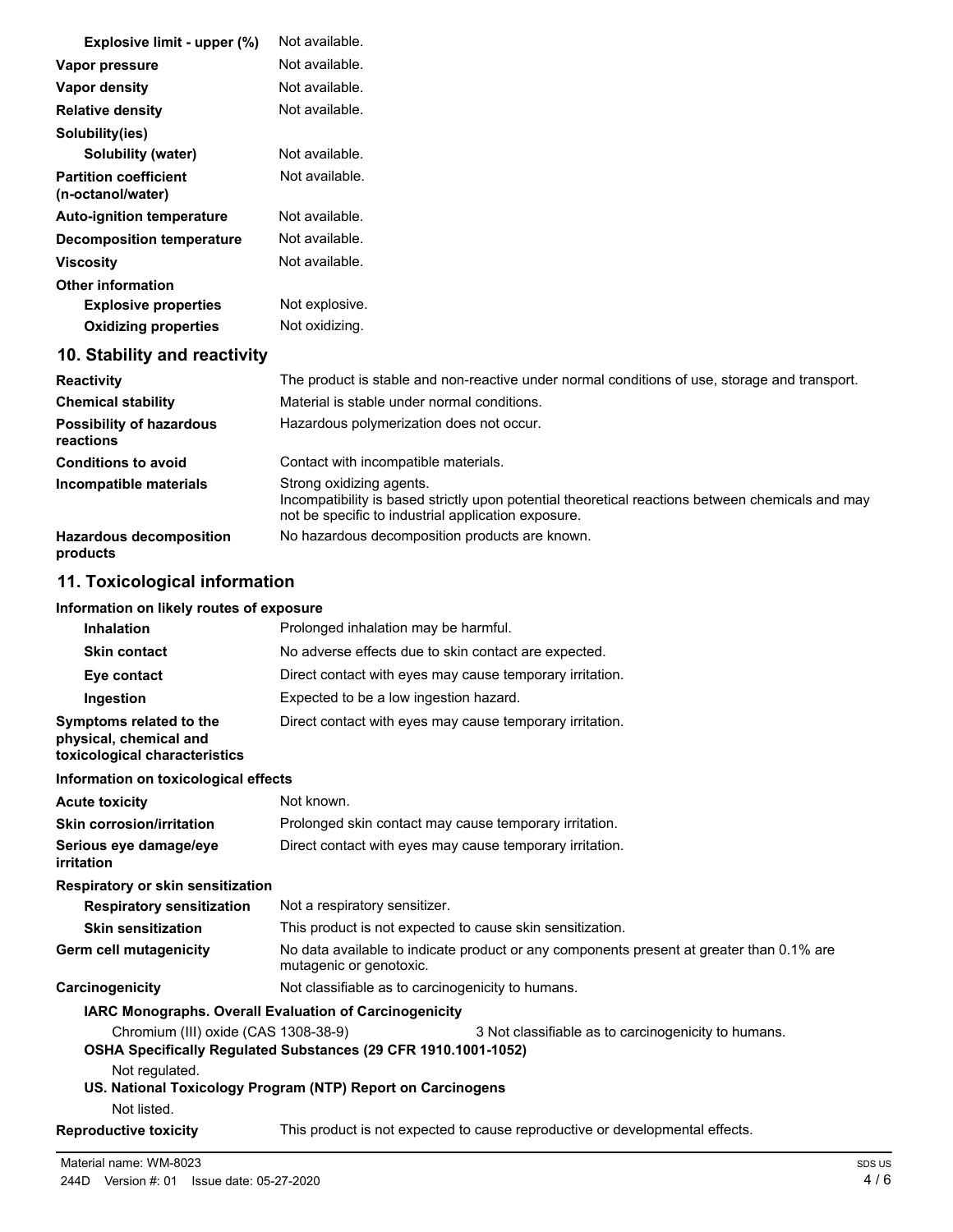| Specific target organ toxicity -<br>single exposure   | Not classified.                                           |
|-------------------------------------------------------|-----------------------------------------------------------|
| Specific target organ toxicity -<br>repeated exposure | Not classified.                                           |
| <b>Aspiration hazard</b>                              | Not an aspiration hazard.                                 |
| <b>Chronic effects</b>                                | Prolonged inhalation may be harmful.                      |
| <b>Further information</b>                            | This product has no known adverse effect on human health. |
| 12. Ecological information                            |                                                           |

| <b>Ecotoxicity</b>               | The product is not classified as environmentally hazardous. However, this does not exclude the<br>possibility that large or frequent spills can have a harmful or damaging effect on the environment. |
|----------------------------------|-------------------------------------------------------------------------------------------------------------------------------------------------------------------------------------------------------|
| Persistence and degradability    | No data is available on the degradability of any ingredients in the mixture.                                                                                                                          |
| <b>Bioaccumulative potential</b> | No data available.                                                                                                                                                                                    |
| Mobility in soil                 | No data available.                                                                                                                                                                                    |
| Other adverse effects            | No other adverse environmental effects (e.g. ozone depletion, photochemical ozone creation<br>potential, endocrine disruption, global warming potential) are expected from this component.            |

### **13. Disposal considerations**

| <b>Disposal instructions</b>             | This product, in its present state, when discarded or disposed of, is not a hazardous waste<br>according to Federal regulations (40 CFR 261.4 (b)(4)). Under RCRA, it is the responsibility of the<br>user of the product to determine, at the time of disposal, whether the product meets RCRA criteria<br>for hazardous waste.                                                                                                                                                                                                                                            |
|------------------------------------------|-----------------------------------------------------------------------------------------------------------------------------------------------------------------------------------------------------------------------------------------------------------------------------------------------------------------------------------------------------------------------------------------------------------------------------------------------------------------------------------------------------------------------------------------------------------------------------|
| Hazardous waste code                     | Since this product is used in several industries, no Waste Code can be provided by the supplier.<br>The Waste Code should be determined in arrangement with your waste disposal partner or the<br>responsible authority.                                                                                                                                                                                                                                                                                                                                                    |
| Waste from residues / unused<br>products | As sold, this product is not RCRA hazardous. Final used condition must be evaluated prior to<br>disposal. Dispose of waste product in accordance with Federal, State and Local regulations. The<br>chrome compounds (Cr III) in this product may be altered to a hexavalent compound (Cr VI) under<br>certain use conditions, such as exposure to alkali salts and/or high temperatures. Proper waste<br>testing (such as TCLP) must be done to determine the waste status of used product. Reuse and<br>recycling of chrome Refractories is recommended whenever possible. |
| <b>Contaminated packaging</b>            | Not available.                                                                                                                                                                                                                                                                                                                                                                                                                                                                                                                                                              |

#### **14. Transport information**

#### **DOT**

Not regulated as dangerous goods.

#### **IATA**

Not regulated as dangerous goods.

#### **IMDG**

Not regulated as dangerous goods.

#### **Transport in bulk according to** Not applicable. **Annex II of MARPOL 73/78 and the IBC Code**

## **15. Regulatory information**

#### **US federal regulations**

This product is not known to be a "Hazardous Chemical" as defined by the OSHA Hazard Communication Standard, 29 CFR 1910.1200. All chemical substances in this product are listed on the TSCA chemical substance inventory where required.

#### **TSCA Section 12(b) Export Notification (40 CFR 707, Subpt. D)**

Not regulated.

**CERCLA Hazardous Substance List (40 CFR 302.4)**

Not listed.

#### **SARA 304 Emergency release notification**

Not regulated.

#### **OSHA Specifically Regulated Substances (29 CFR 1910.1001-1052)**

Not regulated.

#### **Superfund Amendments and Reauthorization Act of 1986 (SARA)**

#### **SARA 302 Extremely hazardous substance**

Not listed.